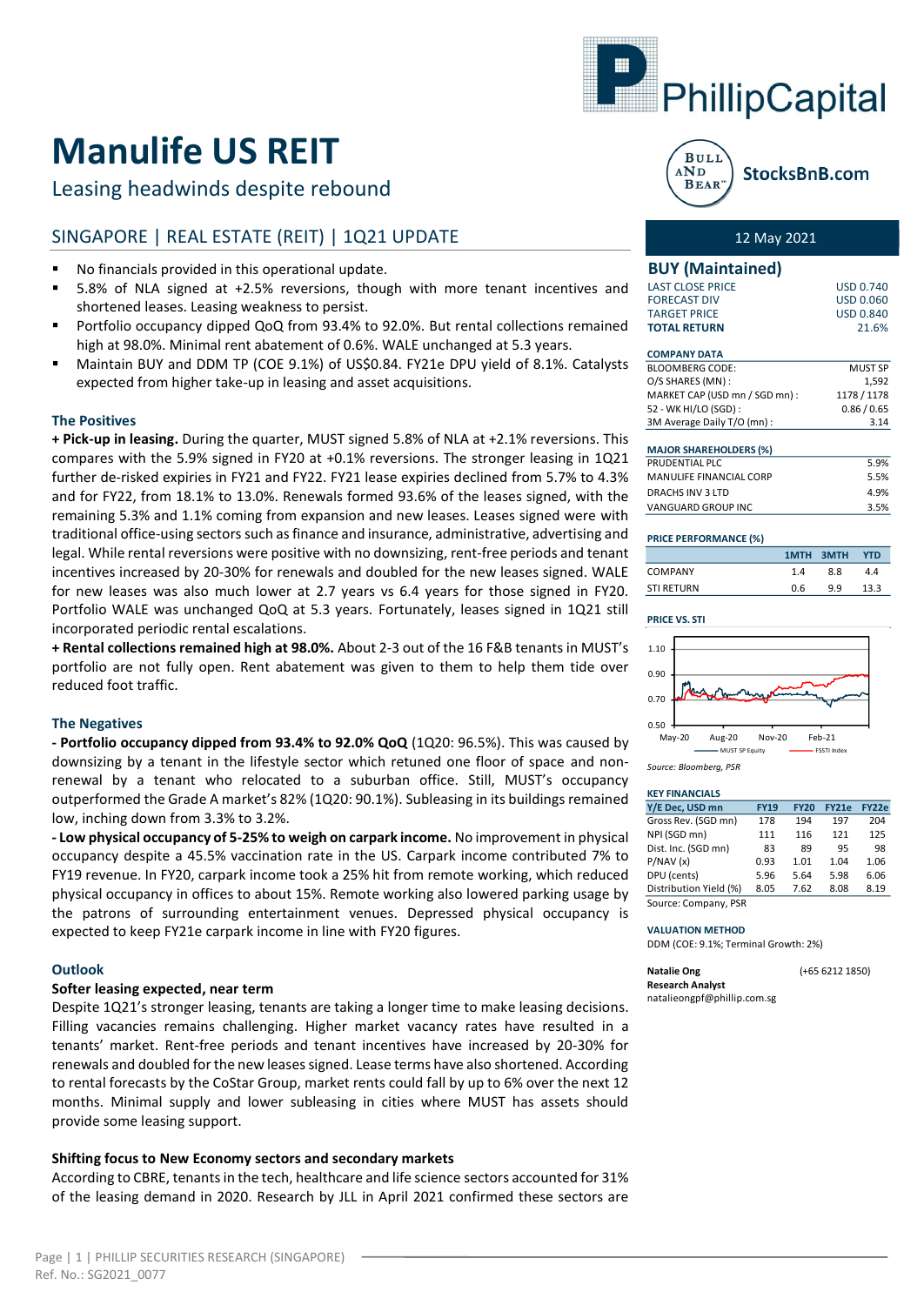

among the top-paying tenant industries. However, these New Economy industries only account for 10% of MUST's tenants, which has limited MUST's ability to increase rents. Going forward, MUST's acquisitions are expected to focus on secondary markets where these industries are frequently located. These include Seattle, Salt Lake City, Austin, Boston and Raleigh where cap rates range from 6.5% to 7.5%. MUST aims to increase its exposure to New Economy tenants to 20%. It is open to divesting, M&As and JVs to reposition its portfolio.

# **Maintain BUY, unchanged DDM TP of US\$0.84**

No change in estimates. We are forecasting a FY21e DPU yield of 8.1%. Catalysts are expected from higher take-up in leasing and asset acquisitions.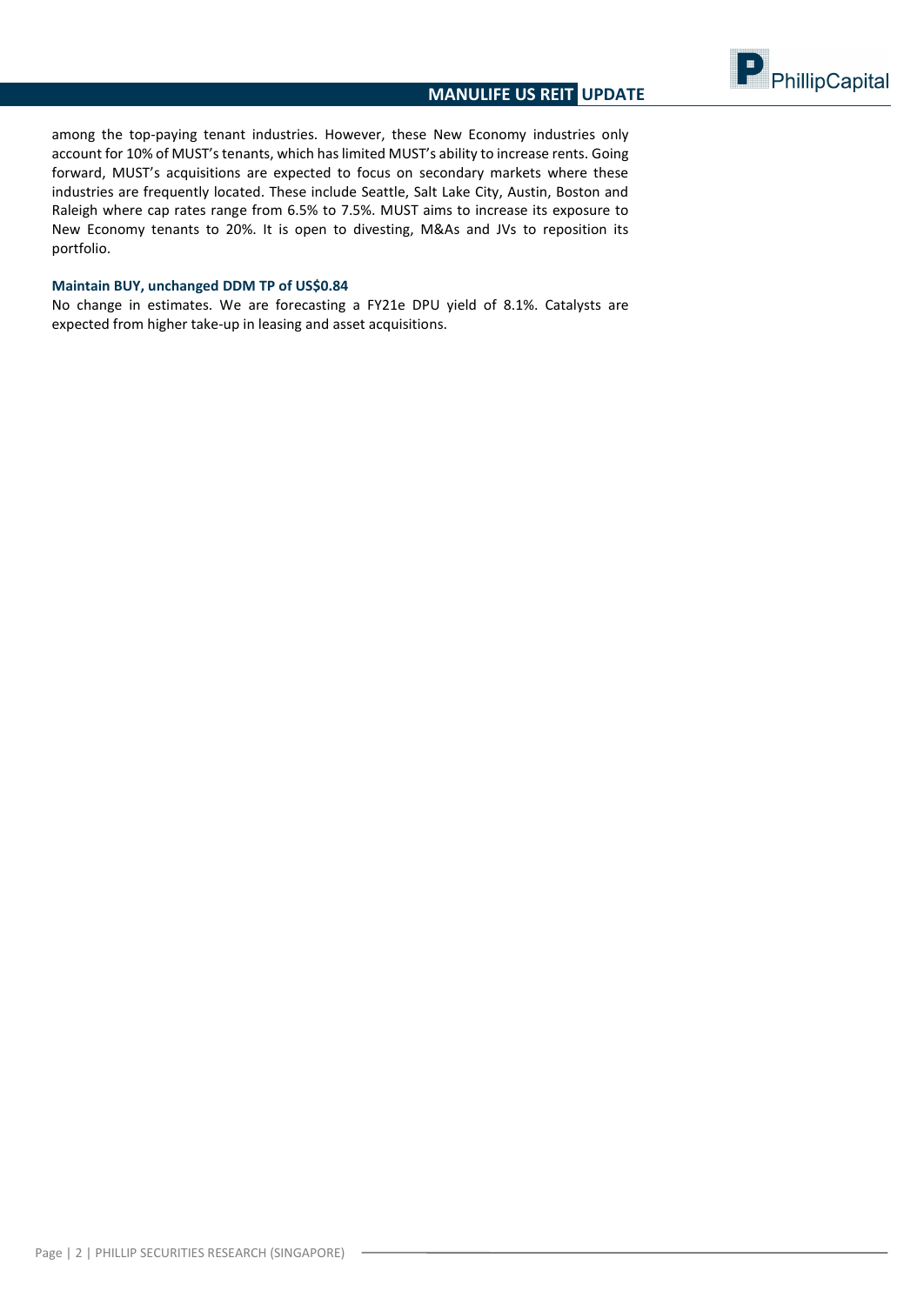# **MANULIFE US REIT UPDATE**



# **Financials**

| <b>Statement of Total Return and Distribution Statement</b> |             |             |             |        |        | <b>Balance Sheet</b>            |             |             |             |              |         |
|-------------------------------------------------------------|-------------|-------------|-------------|--------|--------|---------------------------------|-------------|-------------|-------------|--------------|---------|
| Y/E Dec, USD mn                                             | <b>FY18</b> | <b>FY19</b> | <b>FY20</b> | FY21e  | FY22e  | Y/E Dec, USD mn                 | <b>FY18</b> | <b>FY19</b> | <b>FY20</b> | <b>FY21e</b> | FY22e   |
| Gross revenue                                               | 144.6       | 177.9       | 194.3       | 196.6  | 203.7  | <b>ASSETS</b>                   |             |             |             |              |         |
| Property operating expenses                                 | (53.9)      | (67.1)      | (78.5)      | (75.6) | (79.1) | Investment properties           | 1.738.7     | 2,095.0     | 1,992.8     | 1,994.2      | 1,995.6 |
| Net property income                                         | 90.7        | 110.8       | 115.8       | 121.0  | 124.5  | Others                          |             | 0.5         |             |              |         |
| Net Finance (Expense)/Inc.                                  | (19.0)      | (25.7)      | (29.6)      | (28.8) | (28.0) | <b>Total non-current assets</b> | 1,738.7     | 2,095.5     | 1,992.8     | 1,994.2      | 1,995.6 |
| Manager's base fee                                          | (7.1)       | (9.7)       | (8.9)       | (9.3)  | (9.6)  |                                 |             |             |             |              |         |
| Other items                                                 | (2.2)       | (2.7)       | (2.9)       | (1.2)  | (3.1)  | Trade receivables               | 9.1         | 7.6         | 6.9         | 10.2         | 11.5    |
| Net income                                                  | 62.3        | 72.6        | 74.4        | 81.7   | 84.0   | Cash                            | 54.1        | 60.7        | 86.7        | 89.4         | 87.8    |
| FV change, derivatives & ppties                             | 16.9        | (13.5)      | (128.5)     |        |        | Others                          |             | 0.5         |             |              |         |
| Total Return Before Tax                                     | 79.2        | 58.0        | (66.0)      | 81.7   | 84.0   | <b>Total current assets</b>     | 64.2        | 71.0        | 95.3        | 101.2        | 100.9   |
| Taxation                                                    | (14.7)      | (10.5)      | 22.7        | (14.9) | (15.3) |                                 |             |             |             |              |         |
| Total Return After Tax                                      | 64.5        | 47.6        | (43.3)      | 66.8   | 68.6   | <b>Total Assets</b>             | 1,802.9     | 2,166.5     | 2,088.1     | 2,095.4      | 2,096.5 |
| Distribution adjustments                                    | 6.5         | 35.8        | 132.3       | 28.6   | 29.2   |                                 |             |             |             |              |         |
| Income available for distribution                           | 71.0        | 83.3        | 89.0        | 95.4   | 97.9   | <b>LIABILITIES</b>              |             |             |             |              |         |
|                                                             |             |             |             |        |        |                                 |             |             |             |              |         |

| Per unit data  |             |             |             |       |       |
|----------------|-------------|-------------|-------------|-------|-------|
| Y/E Dec        | <b>FY18</b> | <b>FY19</b> | <b>FY20</b> | FY21e | FY22e |
| NAV (US\$)     | 0.83        | 0.80        | 0.73        | 0.71  | 0.70  |
| DPU (US cents) | 5.57        | 5.96        | 5.64        | 5.98  | 6.06  |

| <b>Cash Flow</b>                 |             |             |             |              |              | Others                               |             | 0.5         |             |              |              |
|----------------------------------|-------------|-------------|-------------|--------------|--------------|--------------------------------------|-------------|-------------|-------------|--------------|--------------|
| Y/E Dec, USD mn                  | <b>FY18</b> | <b>FY19</b> | <b>FY20</b> | <b>FY21e</b> | <b>FY22e</b> | <b>Total non-current liabilities</b> | 609.8       | 797.3       | 671.5       | 713.0        | 815.9        |
| <b>CFO</b>                       |             |             |             |              |              |                                      |             |             |             |              |              |
| <b>Total Return Before Tax</b>   | 79.2        | 58.0        | (66.0)      | 81.7         | 84.0         | <b>Total Liabilities</b>             | 738.7       | 908.2       | 930.1       | 951.7        | 967.4        |
| Adjustments                      | 9.3         | 50.6        | 186.6       | 42.3         | 41.8         |                                      |             |             |             |              |              |
| WC changes                       | (8.3)       | 2.6         | (8.8)       | 5.5          | 1.3          | <b>Net assets</b>                    | 1,064.2     | 1,258.3     | 1,158.0     | 1,143.7      | 1,129.1      |
| Cash generated from ops          | 80.2        | 111.2       | 111.8       | 129.6        | 127.0        | <b>Represented by:</b>               |             |             |             |              |              |
| Others                           | (0.3)       | (1.2)       | (1.9)       | (2.1)        | (2.2)        | Unitholders' funds                   | 1,064.1     | 1,258.2     | 1,157.9     | 1,143.6      | 1,129.0      |
| <b>Cashflow from ops</b>         | 79.9        | 110.1       | 109.9       | 127.5        | 124.8        | Perp. securities holders             | 0.1         | 0.1         | 0.1         | 0.1          | 0.1          |
| CFI                              |             |             |             |              |              |                                      |             |             |             |              |              |
| Purchase of Inv. propty., net    | (388.5)     | (311.0)     |             |              |              | <b>Valuation Ratios</b>              |             |             |             |              |              |
| Capex, net                       | (10.8)      | (45.0)      | (24.2)      | (0.7)        | (0.7)        | Y/E Dec                              | <b>FY18</b> | <b>FY19</b> | <b>FY20</b> | <b>FY21e</b> | <b>FY22e</b> |
| Others                           | (0.3)       | (1.2)       | (1.9)       | (2.1)        | (2.2)        | P/NAV(x)                             | 0.89        | 0.93        | 1.01        | 1.04         | 1.06         |
| <b>Cashflow from investments</b> | (399.1)     | (355.5)     | (24.0)      | (0.5)        | (0.5)        | <b>Distribution Yield</b>            | 7.5%        | 8.1%        | 7.6%        | 8.1%         | 8.2%         |
|                                  |             |             |             |              |              | NPI yield                            | 5.9%        | 5.8%        | 5.7%        | 6.1%         | 6.2%         |
| <b>CFF</b>                       |             |             |             |              |              | Growth & Margins (%)                 |             |             |             |              |              |
| Share issuance, net              | 197.2       | 236.7       |             |              |              | Growth                               |             |             |             |              |              |
| Loans, net of repayments         | 208.9       | 146.1       | 39.6        |              | ٠            | Revenue                              | n.m.        | 23.0%       | 9.3%        | 1.2%         | 3.6%         |
| Interest paid                    | (17.3)      | (23.9)      | (27.9)      | (26.9)       | (26.1)       | Net property income (NPI)            | n.m.        | 22.2%       | 4.6%        | 4.5%         | 2.9%         |
| <b>Distributions</b>             | (58.7)      | (99.4)      | (70.7)      | (95.3)       | (97.7)       | Distributable income                 | n.m.        | 17.4%       | 6.8%        | 7.2%         | 2.6%         |
| Others                           | (0.3)       | (1.2)       | (1.9)       | (2.1)        | (2.2)        | <b>DPU</b>                           | n.m.        | 7.0%        | $-5.4%$     | 6.0%         | 1.3%         |
| <b>Cashflow from financing</b>   | 323.6       | 252.1       | (60.0)      | (124.3)      | (125.9)      | <b>Margins</b>                       |             |             |             |              |              |
|                                  |             |             |             |              |              | NPI margin                           | 62.7%       | 62.3%       | 59.6%       | 61.5%        | 61.1%        |
| Net change in cash               | 4.4         | 6.6         | 25.9        | 2.7          | (1.6)        | <b>Key Ratios</b>                    |             |             |             |              |              |
| Effects of exchange rate         | (0.0)       | 0.0         | 0.1         |              |              | Net Debt or (Net Cash)               | 613         | 751         | 766         | 763          | 765          |
| <b>Ending cash</b>               | 60.7        | 60.7        | 86.7        | 89.4         | 87.8         | Gearing (%)                          | 37.0%       | 37.5%       | 40.8%       | 40.7%        | 40.7%        |
|                                  |             |             |             |              |              |                                      |             |             |             |              |              |

Source: Company, Phillip Securities Research (Singapore) Estimates

| Statement of Total Return and Distribution Statement |             |             |             |              |        | <b>Balance Sheet</b>                 |             |             |                          |              |         |
|------------------------------------------------------|-------------|-------------|-------------|--------------|--------|--------------------------------------|-------------|-------------|--------------------------|--------------|---------|
| Y/E Dec, USD mn                                      | <b>FY18</b> | <b>FY19</b> | <b>FY20</b> | <b>FY21e</b> | FY22e  | Y/E Dec, USD mn                      | <b>FY18</b> | <b>FY19</b> | <b>FY20</b>              | <b>FY21e</b> | FY22e   |
| Gross revenue                                        | 144.6       | 177.9       | 194.3       | 196.6        | 203.7  | <b>ASSETS</b>                        |             |             |                          |              |         |
| Property operating expenses                          | (53.9)      | (67.1)      | (78.5)      | (75.6)       | (79.1) | Investment properties                | 1,738.7     | 2,095.0     | 1,992.8                  | 1,994.2      | 1,995.6 |
| Net property income                                  | 90.7        | 110.8       | 115.8       | 121.0        | 124.5  | Others                               |             | 0.5         |                          |              |         |
| Net Finance (Expense)/Inc.                           | (19.0)      | (25.7)      | (29.6)      | (28.8)       | (28.0) | <b>Total non-current assets</b>      | 1,738.7     | 2,095.5     | 1,992.8                  | 1,994.2      | 1,995.6 |
| Manager's base fee                                   | (7.1)       | (9.7)       | (8.9)       | (9.3)        | (9.6)  |                                      |             |             |                          |              |         |
| Other items                                          | (2.2)       | (2.7)       | (2.9)       | (1.2)        | (3.1)  | Trade receivables                    | 9.1         | 7.6         | 6.9                      | 10.2         | 11.5    |
| Net income                                           | 62.3        | 72.6        | 74.4        | 81.7         | 84.0   | Cash                                 | 54.1        | 60.7        | 86.7                     | 89.4         | 87.8    |
| FV change, derivatives & ppties                      | 16.9        | (13.5)      | (128.5)     |              |        | Others                               |             | 0.5         |                          |              |         |
| Total Return Before Tax                              | 79.2        | 58.0        | (66.0)      | 81.7         | 84.0   | <b>Total current assets</b>          | 64.2        | 71.0        | 95.3                     | 101.2        | 100.9   |
| Taxation                                             | (14.7)      | (10.5)      | 22.7        | (14.9)       | (15.3) |                                      |             |             |                          |              |         |
| <b>Total Return After Tax</b>                        | 64.5        | 47.6        | (43.3)      | 66.8         | 68.6   | <b>Total Assets</b>                  | 1,802.9     | 2,166.5     | 2,088.1                  | 2,095.4      | 2,096.5 |
| Distribution adjustments                             | 6.5         | 35.8        | 132.3       | 28.6         | 29.2   |                                      |             |             |                          |              |         |
| Income available for distribution                    | 71.0        | 83.3        | 89.0        | 95.4         | 97.9   | <b>LIABILITIES</b>                   |             |             |                          |              |         |
|                                                      |             |             |             |              |        | Current borrowings                   | 109.9       | 78.9        | 233.6                    | 204.6        | 114.9   |
| Per unit data                                        |             |             |             |              |        | Trade payables                       | 16.8        | 26.9        | 18.1                     | 27.2         | 29.7    |
| <b>Y/E</b> Dec                                       | <b>FY18</b> | <b>FY19</b> | <b>FY20</b> | <b>FY21e</b> | FY22e  | Others                               |             | 0.5         |                          |              |         |
| NAV (US\$)                                           | 0.83        | 0.80        | 0.73        | 0.71         | 0.70   | <b>Total current liabilities</b>     | 128.9       | 110.9       | 258.6                    | 238.8        | 151.5   |
| DPU (US cents)                                       | 5.57        | 5.96        | 5.64        | 5.98         | 6.06   |                                      |             |             |                          |              |         |
|                                                      |             |             |             |              |        | Non-current borrowings               | 557.3       | 733.1       | 618.7                    | 647.7        | 737.4   |
| <b>Cash Flow</b>                                     |             |             |             |              |        | Others                               |             | 0.5         | $\overline{\phantom{a}}$ |              |         |
| Y/E Dec. USD mn                                      | <b>FY18</b> | <b>FY19</b> | <b>FY20</b> | <b>FY21e</b> | FY22e  | <b>Total non-current liabilities</b> | 609.8       | 797.3       | 671.5                    | 713.0        | 815.9   |
| <b>CFO</b>                                           |             |             |             |              |        |                                      |             |             |                          |              |         |
| <b>Total Return Before Tax</b>                       | 79.2        | 58.0        | (66.0)      | 81.7         | 84.0   | <b>Total Liabilities</b>             | 738.7       | 908.2       | 930.1                    | 951.7        | 967.4   |
| Adjustments                                          | 9.3         | 50.6        | 186.6       | 42.3         | 41.8   |                                      |             |             |                          |              |         |
| WC changes                                           | (8.3)       | 2.6         | (8.8)       | 5.5          | 1.3    | <b>Net assets</b>                    | 1.064.2     | 1,258.3     | 1,158.0                  | 1,143.7      | 1,129.1 |
| Cash generated from ops                              | 80.2        | 111.2       | 111.8       | 129.6        | 127.0  | <b>Represented by:</b>               |             |             |                          |              |         |
| Others                                               | (0.3)       | (1.2)       | (1.9)       | (2.1)        | (2.2)  | Unitholders' funds                   | 1,064.1     | 1,258.2     | 1,157.9                  | 1,143.6      | 1,129.0 |
| Cashflow from ops                                    | 79.9        | 110.1       | 109.9       | 127.5        | 124.8  | Perp. securities holders             | 0.1         | 0.1         | 0.1                      | 0.1          | 0.1     |

| <b>Valuation Ratios</b>   |             |             |             |              |       |
|---------------------------|-------------|-------------|-------------|--------------|-------|
| <b>Y/E</b> Dec            | <b>FY18</b> | <b>FY19</b> | <b>FY20</b> | <b>FY21e</b> | FY22e |
| P/NAV(x)                  | 0.89        | 0.93        | 1.01        | 1.04         | 1.06  |
| <b>Distribution Yield</b> | 7.5%        | 8.1%        | 7.6%        | 8.1%         | 8.2%  |
| NPI yield                 | 5.9%        | 5.8%        | 5.7%        | 6.1%         | 6.2%  |
| Growth & Margins (%)      |             |             |             |              |       |
| Growth                    |             |             |             |              |       |
| Revenue                   | n.m.        | 23.0%       | 9.3%        | 1.2%         | 3.6%  |
| Net property income (NPI) | n.m.        | 22.2%       | 4.6%        | 4.5%         | 2.9%  |
| Distributable income      | n.m.        | 17.4%       | 6.8%        | 7.2%         | 2.6%  |
| <b>DPU</b>                | n.m.        | 7.0%        | $-5.4%$     | 6.0%         | 1.3%  |
| <b>Margins</b>            |             |             |             |              |       |
| NPI margin                | 62.7%       | 62.3%       | 59.6%       | 61.5%        | 61.1% |
| <b>Key Ratios</b>         |             |             |             |              |       |
| Net Debt or (Net Cash)    | 613         | 751         | 766         | 763          | 765   |
| Gearing (%)               | 37.0%       | 37.5%       | 40.8%       | 40.7%        | 40.7% |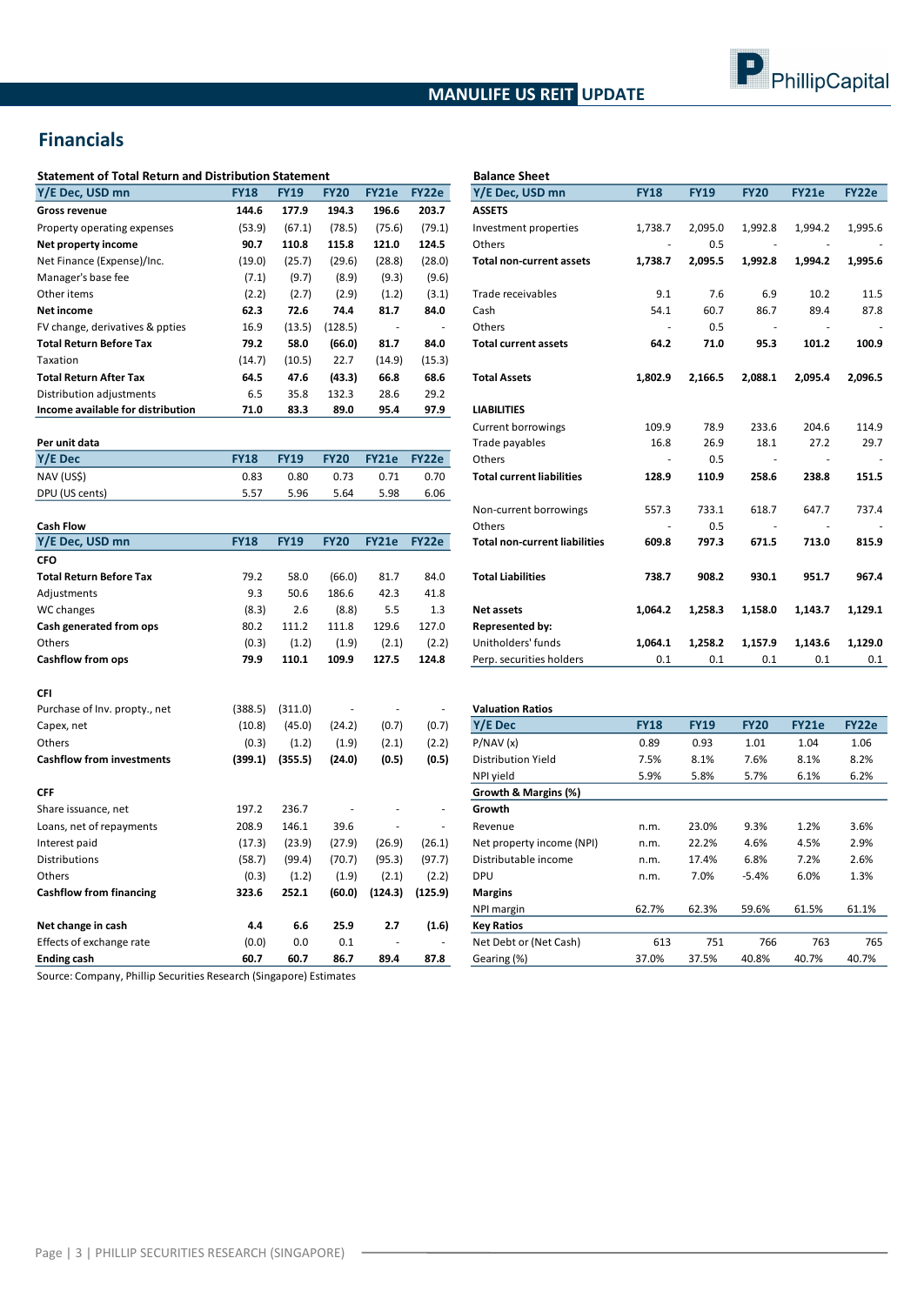# **MANULIFE US REIT UPDATE**





#### **PSR Rating System**

| <b>Total Returns</b> | Recommendation | Rating |
|----------------------|----------------|--------|
| $> +20%$             | Buy            |        |
| $+5\%$ to $+20\%$    | Accumulate     |        |
| $-5\%$ to $+5\%$     | Neutral        | 3      |
| -5% to -20%          | Reduce         | 4      |
| $ < -20\%$           | Sell           | 5      |
| <b>Service State</b> |                |        |

#### **Remarks**

We do not base our recommendations entirely on the above quantitative return bands. We consider qualitative factors like (but not limited to) a stock's risk reward profile, market sentiment, recent rate of share price appreciation, presence or absence of stock price catalysts, and speculative undertones surrounding the stock, before making our final recommendation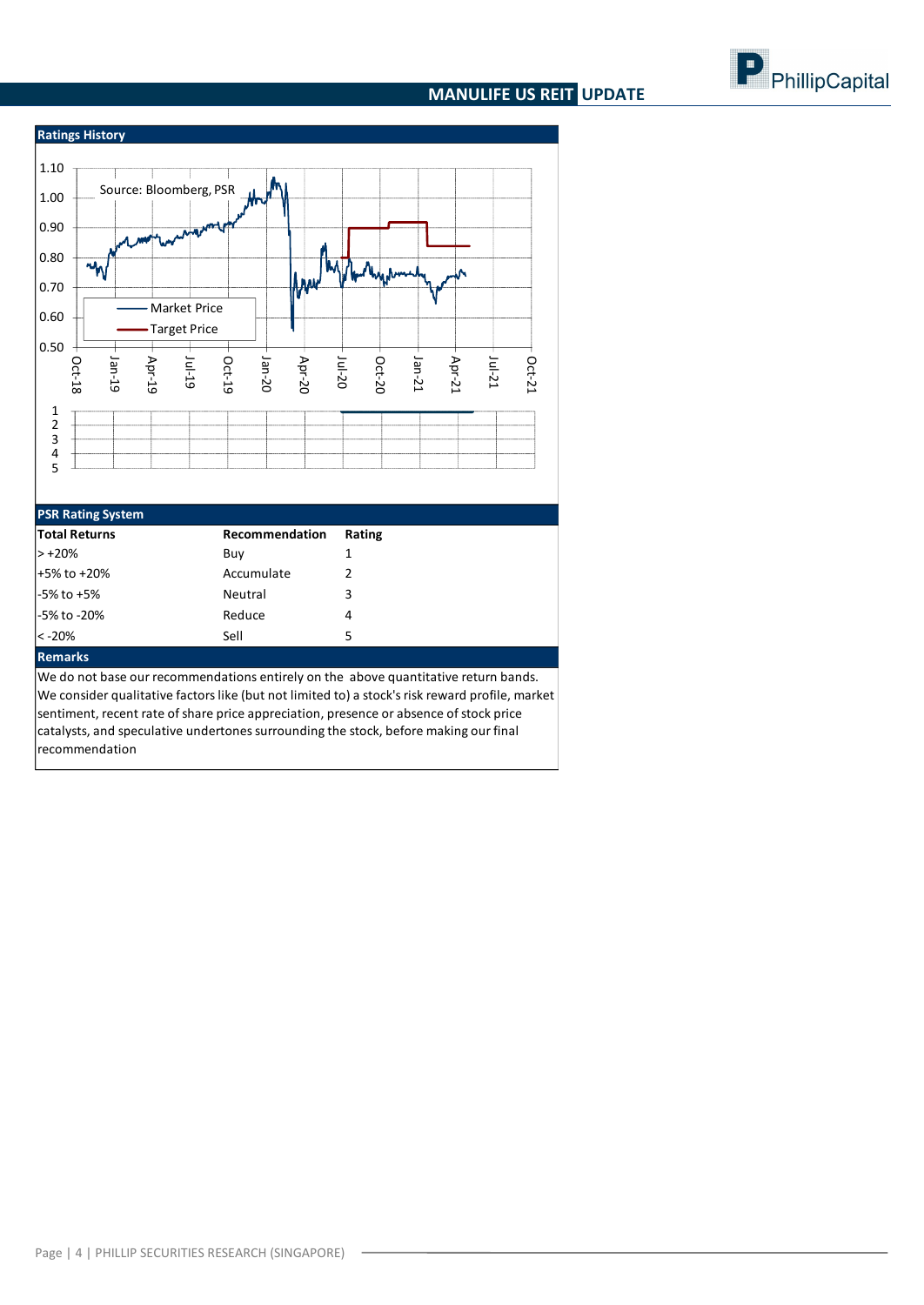# **MANULIFE US REIT UPDATE**



#### **Head of Research Research Admin**

Paul Chew – [paulchewkl@phillip.com.sg](mailto:paulchewkl@phillip.com.sg) Qystina Azli - [qystina@phillip.com.sg](mailto:qystina@phillip.com.sg)

**Consumer | Industrial | Conglomerates Property | REITs Small-Mid Cap** Terence Chua - terencechuatl@phillip.com.sg

**Small-Mid Cap Credit Analyst (Bonds) Technical Analyst** Vivian Ye Qianwei – yeqw@phillip.com.sg Timothy Ang – timothyang@phillip.com.sg Chua Wei Ren – chuawr@phillip.com.sg

#### **SINGAPORE Phillip Securities Pte Ltd** Raffles City Tower

250, North Bridge Road #06-00 Singapore 179101 Tel +65 6533 6001 Fax +65 6535 6631 Website: www.poems.com.sg

#### **JAPAN**

**Phillip Securities Japan, Ltd.** 4-2 Nihonbashi Kabuto-cho Chuo-ku, Tokyo 103-0026 Tel +81-3 3666 2101 Fax +81-3 3666 6090 Website[: www.phillip.co.jp](http://www.phillip.co.jp/)

#### **THAILAND**

**Phillip Securities (Thailand) Public Co. Ltd** 15th Floor, Vorawat Building, 849 Silom Road, Silom, Bangrak, Bangkok 10500 Thailand Tel +66-2 6351700 / 22680999 Fax +66-2 22680921 Website [www.phillip.co.th](http://www.phillip.co.th/)

# **UNITED STATES**

**Phillip Capital Inc** 141 W Jackson Blvd Ste 3050 The Chicago Board of Trade Building Chicago, IL 60604 USA Tel +1-312 356 9000 Fax +1-312 356 9005 Website[: www.phillipusa.com](http://www.phillipusa.com/)

#### **INDIA**

**PhillipCapital (India) Private Limited** No.1, 18th Floor, Urmi Estate 95, Ganpatrao Kadam Marg Lower Parel West, Mumbai 400-013 Maharashtra, India Tel: +91-22-2300 2999 / Fax: +91-22-2300 2969 Website[: www.phillipcapital.in](http://www.phillipcapital.in/)

**Contact Information (Singapore Research Team)**

#### **Contact Information (Regional Member Companies)**

**MALAYSIA Phillip Capital Management Sdn Bhd** B-3-6 Block B Level 3 Megan Avenue II, No. 12, Jalan Yap Kwan Seng, 50450 Kuala Lumpur Tel +603 2162 8841 Fax +603 2166 5099 Website[: www.poems.com.my](http://www.poems.com.my/)

> **INDONESIA PT Phillip Securities Indonesia**

ANZ Tower Level 23B, Jl Jend Sudirman Kav 33A Jakarta 10220 – Indonesia Tel +62-21 5790 0800 Fax +62-21 5790 0809 Website: [www.phillip.co.id](http://www.phillip.co.id/)

# **FRANCE**

**King & Shaxson Capital Limited** 3rd Floor, 35 Rue de la Bienfaisance 75008 Paris France Tel +33-1 45633100 Fax +33-1 45636017 Website[: www.kingandshaxson.com](http://www.kingandshaxson.com/)

### **AUSTRALIA**

**Phillip Capital Limited** Level 10, 330 Collins Street Melbourne, Victoria 3000, Australia Tel +61-03 8633 9803 Fax +61-03 8633 9899 Website[: www.phillipcapital.com.au](http://www.phillipcapital.com.au/)

#### **TURKEY**

**PhillipCapital Menkul Degerler** Dr. Cemil Bengü Cad. Hak Is Merkezi No. 2 Kat. 6A Caglayan 34403 Istanbul, Turkey Tel: 0212 296 84 84 Fax: 0212 233 69 29 Website[: www.phillipcapital.com.tr](http://www.phillipcapital.com.tr/)

**HONG KONG Phillip Securities (HK) Ltd** 11/F United Centre 95 Queensway Hong Kong Tel +852 2277 6600 Fax +852 2868 5307 Websites**:** [www.phillip.com.hk](http://www.phillip.com.hk/)

#### **CHINA**

**Phillip Financial Advisory (Shanghai) Co Ltd** No 550 Yan An East Road, Ocean Tower Unit 2318, Postal code 200001 Tel +86-21 5169 9200 Fax +86-21 6351 2940 Website[: www.phillip.com.cn](http://www.phillip.com.cn/)

> **UNITED KINGDOM King & Shaxson Capital Limited** 6th Floor, Candlewick House, 120 Cannon Street, London, EC4N 6AS Tel +44-20 7426 5950

Fax +44-20 7626 1757 Website[: www.kingandshaxson.com](http://www.kingandshaxson.com/)

#### **CAMBODIA Phillip Bank Plc**

Ground Floor of B-Office Centre,#61-64, Norodom Blvd Corner Street 306,Sangkat Boeung Keng Kang 1, Khan Chamkamorn, Phnom Penh, Cambodia Tel: 855 (0) 7796 6151/855 (0) 1620 0769 Website[: www.phillipbank.com.kh](http://www.phillipbank.com.kh/)

#### **DUBAI**

**Phillip Futures DMCC** Member of the Dubai Gold and Commodities Exchange (DGCX) Unit No 601, Plot No 58, White Crown Bldg, Sheikh Zayed Road, P.O.Box 212291 Dubai-UAE Tel: +971-4-3325052 / Fax: + 971-4-3328895